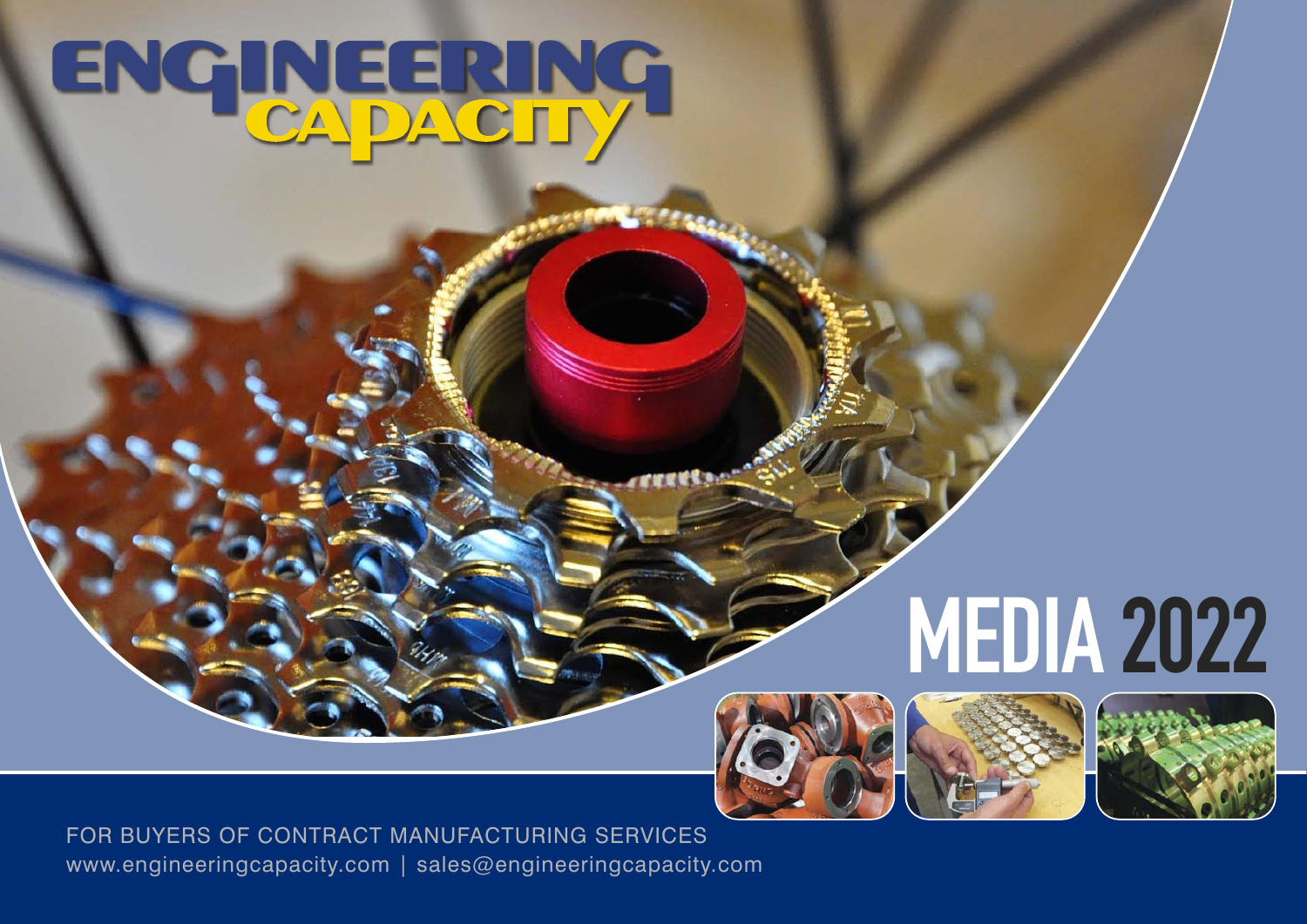#### **WHY ENGINEERING CAPACITY?**

Engineering Capacity is the only magazine dedicated to subcontract engineering manufacturing in the UK. Our readers rely on our news to stay up-to-date with new services, contracts, investments and general manufacturing issues and technology trends which could impact on their businesses.

**Engineering Capacity will give your company a competitive edge – Print Magazine, 24/7 online and weekly e-bulletin.**



reference helping to generate further enquiries long after

Engineering Capacity is mailed to 10,000 individual addresses and read by an average of 22,500 industry professionals. Your advertisements will be seen in context alongside our valued content which is trusted by readers with real purchasing authority.



#### **ENGINEERING CAPACITY E-NEWSLETTER**

This summary of the top new stories is sent direct to the inbox of 10,000 key decision-makers.

This is a great way of generating enquiries directly to your website and re inform the message in your printed advert.

#### **TARGETED EMAIL MARKETING**

We can send a select number of client branded emails direct to the Engineering Capacity database of 10,000 decision-makers. This enables your business to access a highly targeted audience using our email system and e-marketing expertise.

#### **ADVERTISING**

publication date.

**Call Arfan Qureshi now to discuss the advertising solutions to suit your business +44 (2) 0207 241 4627 • +44 (0) 7882339445 sales@engineeringcapacity.com**





13,500 **Combined circulation print and digital**

Monthly print and Digital Edition circulation audience

**Engineering Capacity e-News Bulletin** Ħ 7,500 Inboxes weekly

7,700 users per month 18,000 views per month **engineeringcapacity.com**

FOR BUYERS OF CONTRACT MANUFACTURING SERVICES www.engineeringcapacity.com | sales@engineeringcapacity.com